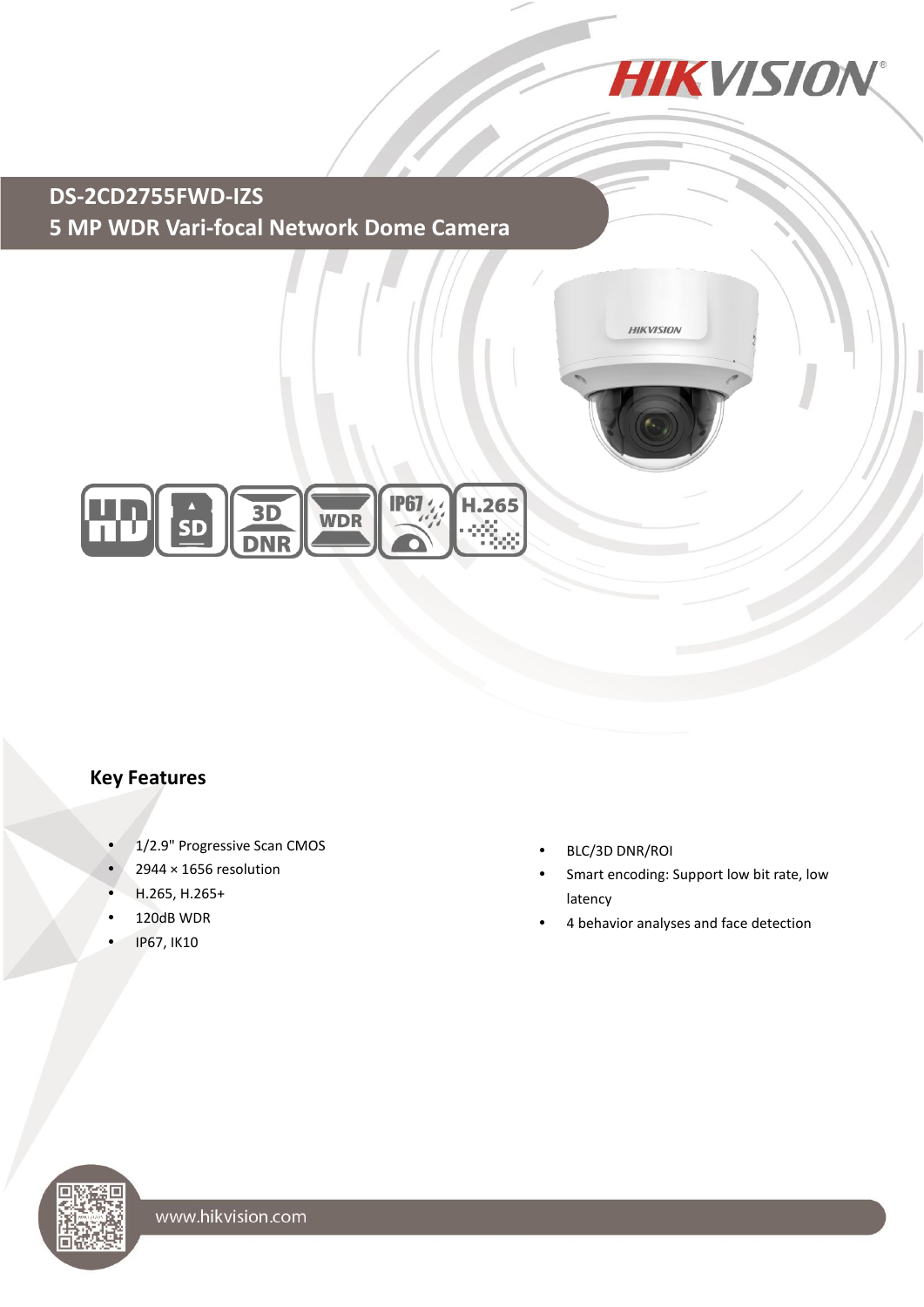

# **Specifications**

 $\triangledown$ 

| Camera                      |                                                                                                                                                        |  |
|-----------------------------|--------------------------------------------------------------------------------------------------------------------------------------------------------|--|
| Image Sensor                | 1/2.9" Progressive Scan CMOS                                                                                                                           |  |
| Min. Illumination           | Color: 0.01 Lux @ (F1.2, AGC ON), 0 Lux with IR<br>Color: 0.014 Lux @ (F1.4, AGC ON), 0 Lux with IR                                                    |  |
| Shutter Speed               | 1/3 s to 1/100,000 s                                                                                                                                   |  |
| Slow Shutter                | Support                                                                                                                                                |  |
| Day & Night                 | IR Cut Filter                                                                                                                                          |  |
| Digital Noise Reduction     | 3D DNR                                                                                                                                                 |  |
| <b>WDR</b>                  | 120dB                                                                                                                                                  |  |
| 3-Axis Adjustment           | Pan: 0° to 355°, tilt: 0° to 75°, rotate: 0° to 355°                                                                                                   |  |
| Lens                        |                                                                                                                                                        |  |
| Focal length                | 2.8 to 12 mm                                                                                                                                           |  |
| Aperture                    | F1.4                                                                                                                                                   |  |
| <b>FOV</b>                  | Horizontal field of view: 88° to 29°<br>Vertical field of view: 47.5° to 16.5°<br>Diagonal field of view: 103° to 33°                                  |  |
| Lens Mount                  | $\Phi$ 14                                                                                                                                              |  |
| IR                          |                                                                                                                                                        |  |
| IR Range                    | Up to 30 m                                                                                                                                             |  |
| Wavelength                  | 850nm                                                                                                                                                  |  |
| <b>Compression Standard</b> |                                                                                                                                                        |  |
| Video Compression           | Main stream: H.265+/H.265/H.264+/H.264<br>Sub stream: H.265+/H.265/H.264+/H.264/MJPEG<br>Third stream: H.265+/H.265/H.264+/H.264                       |  |
| H.264 Type                  | Main Profile/High Profile                                                                                                                              |  |
| H.265 Type                  | Main Profile                                                                                                                                           |  |
| Video Bit Rate              | 32 Kbps to 16 Mbps                                                                                                                                     |  |
| Audio Compression           | G722.1/G711ulaw/G711alaw/G726/MP2L2                                                                                                                    |  |
| Audio Bit Rate              | 32 to 128kbps                                                                                                                                          |  |
| <b>Smart Feature-set</b>    |                                                                                                                                                        |  |
| <b>Behavior Analysis</b>    | Line crossing detection, intrusion detection, unattended baggage detection, object removal<br>detection                                                |  |
| <b>Face Detection</b>       | Support                                                                                                                                                |  |
| Region of Interest          | Support 1 fixed region for each stream                                                                                                                 |  |
| <b>Image</b>                |                                                                                                                                                        |  |
| Max. Resolution             | 2944 × 1656                                                                                                                                            |  |
| Main Stream                 | 50Hz: 20 fps (2944 × 1656), 25 fps (2560 × 1440, 1920 × 1080, 1280 × 720)<br>60Hz: 20 fps (2944 × 1656), 30 fps (2560 × 1440, 1920 × 1080, 1280 × 720) |  |
| Sub Stream                  | 50Hz: 25fps (640 × 360, 352 × 288)<br>60Hz: 30fps (640 $\times$ 360, 352 $\times$ 240)                                                                 |  |
| <b>Third Stream</b>         | 50Hz: 25fps (1280 ×720, 640 × 360, 352 × 288)<br>60Hz: 30fps (1280 × 720, 640 × 360, 352 × 240)                                                        |  |
| Image Enhancement           | BLC/3D DNR                                                                                                                                             |  |
| <b>Image Setting</b>        | Rotate mode, saturation, brightness, contrast, sharpness adjustable by client software or web<br>browser                                               |  |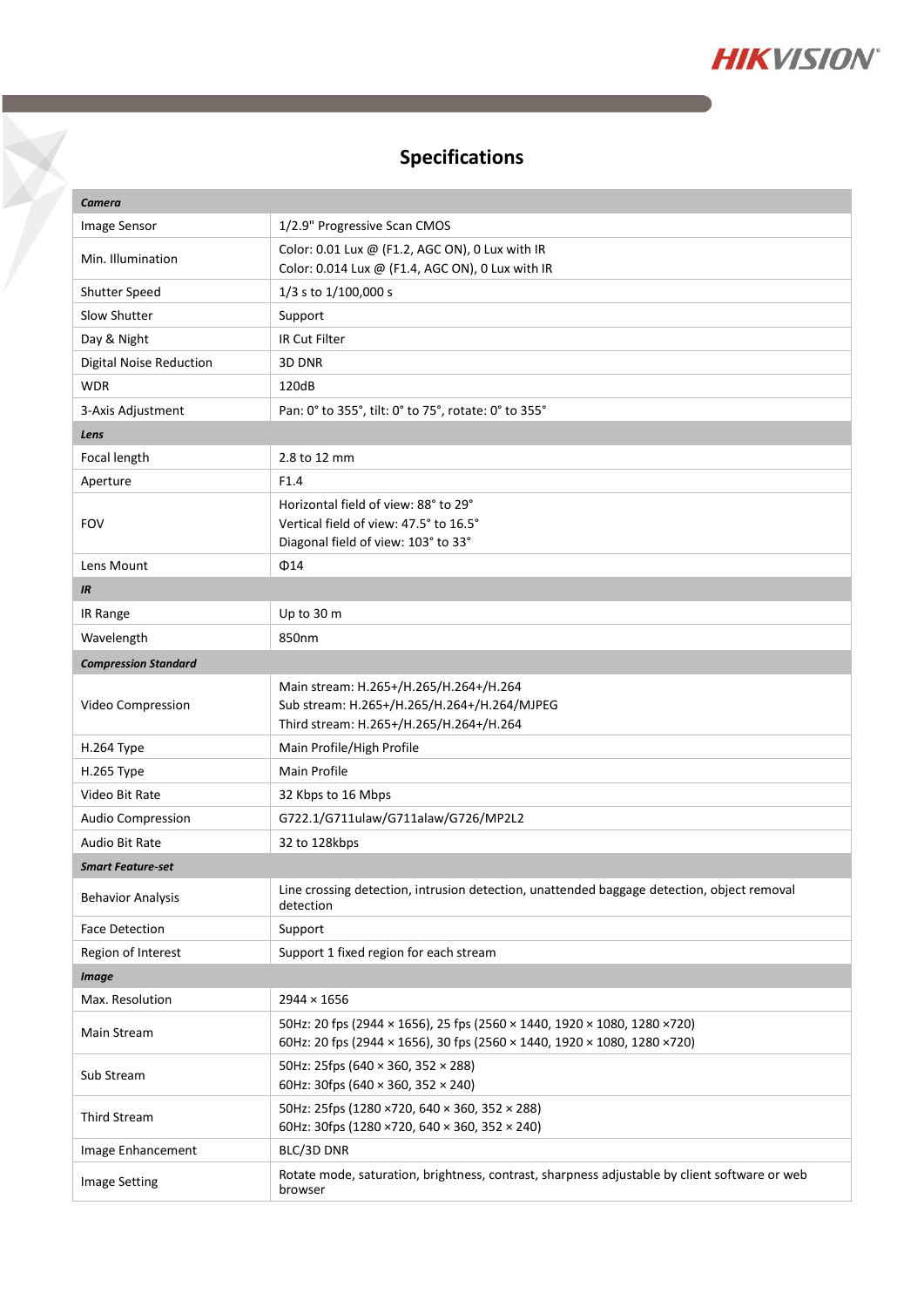

| Day/Night Switch                   | Auto/Schedule/Triggered by Alarm In                                                                                                            |
|------------------------------------|------------------------------------------------------------------------------------------------------------------------------------------------|
| <b>Network</b>                     |                                                                                                                                                |
| Network Storage                    | Support Micro SD/SDHC/SDXC card (128G), local storage and NAS (NFS, SMB/CIFS), ANR                                                             |
| Alarm Trigger                      | Motion detection, video tampering, network disconnected, IP address conflict, illegal login, HDD<br>full, HDD error, Alarm input, Alarm output |
| Protocols                          | TCP/IP, ICMP, HTTP, HTTPS, FTP, DHCP, DNS, DDNS, RTP, RTSP, RTCP, PPPOE, NTP, UPnP, SMTP, SNMP,<br>IGMP, 802.1X, QoS, IPv6, Bonjour            |
| <b>General Function</b>            | One-key reset, anti-flicker, three streams, heartbeat, password protection, privacy mask,<br>watermark, IP address filter                      |
| API                                | ONVIF (PROFILE S, PROFILE G), PSIA, CGI, ISAPI                                                                                                 |
| Simultaneous Live View             | Up to 6 channels                                                                                                                               |
| User/Host                          | Up to 32 users<br>3 levels: Administrator, Operator and User                                                                                   |
| Client                             | iVMS-4200, iVMS-4500, iVMS-5200                                                                                                                |
| Web Browser                        | IE8+, Chrome 31.0-44, Firefox 30.0-51, Safari 8.0+                                                                                             |
| <b>Interface</b>                   |                                                                                                                                                |
| Audio                              | 1 input (line in, 3.5 mm), 1 output(3.5 mm), single track                                                                                      |
| <b>Communication Interface</b>     | 1 RJ45 10M/100M self-adaptive Ethernet port                                                                                                    |
| Alarm                              | 1 input, 1 output (max. 12 VDC, 30 mA)                                                                                                         |
| Video Output                       | 1Vp-p composite output (75 $\Omega$ /BNC)                                                                                                      |
| On-board storage                   | Built-in Micro SD/SDHC/SDXC slot, up to 128 GB                                                                                                 |
| <b>SVC</b>                         | H.264 encoding supports                                                                                                                        |
| <b>Reset Button</b>                | Support                                                                                                                                        |
| <b>Audio</b>                       |                                                                                                                                                |
| <b>Environment Noise Filtering</b> | Support                                                                                                                                        |
| Audio Sampling Rate                | 16 kHz                                                                                                                                         |
| <b>General</b>                     |                                                                                                                                                |
| <b>Operating Conditions</b>        | -30 °C to +60 °C (-22 °F to +140 °F), Humidity 95% or less (non-condensing)                                                                    |
| Power Supply                       | 12 VDC ± 25%, PoE (802.3af)<br>Terminal block for DC input                                                                                     |
| Power Consumption and<br>Current   | 12 VDC, 0.8A, max. 10W<br>PoE (802.3af, 37V to 57V), 0.1A to 0.3A, max. 11.5W                                                                  |
| Protection Level                   | IP67, IK10                                                                                                                                     |
| Material                           | Metal                                                                                                                                          |
| Dimensions                         | $\Phi$ 153.4 × 133.1 mm ( $\Phi$ 6.04" × 5.24")                                                                                                |
| Weight                             | Camera: 1287 g (2.84 lb.)                                                                                                                      |

Note: If the WDR and Rotation are both enabled, the frame rate of the main stream should not be more than 20.